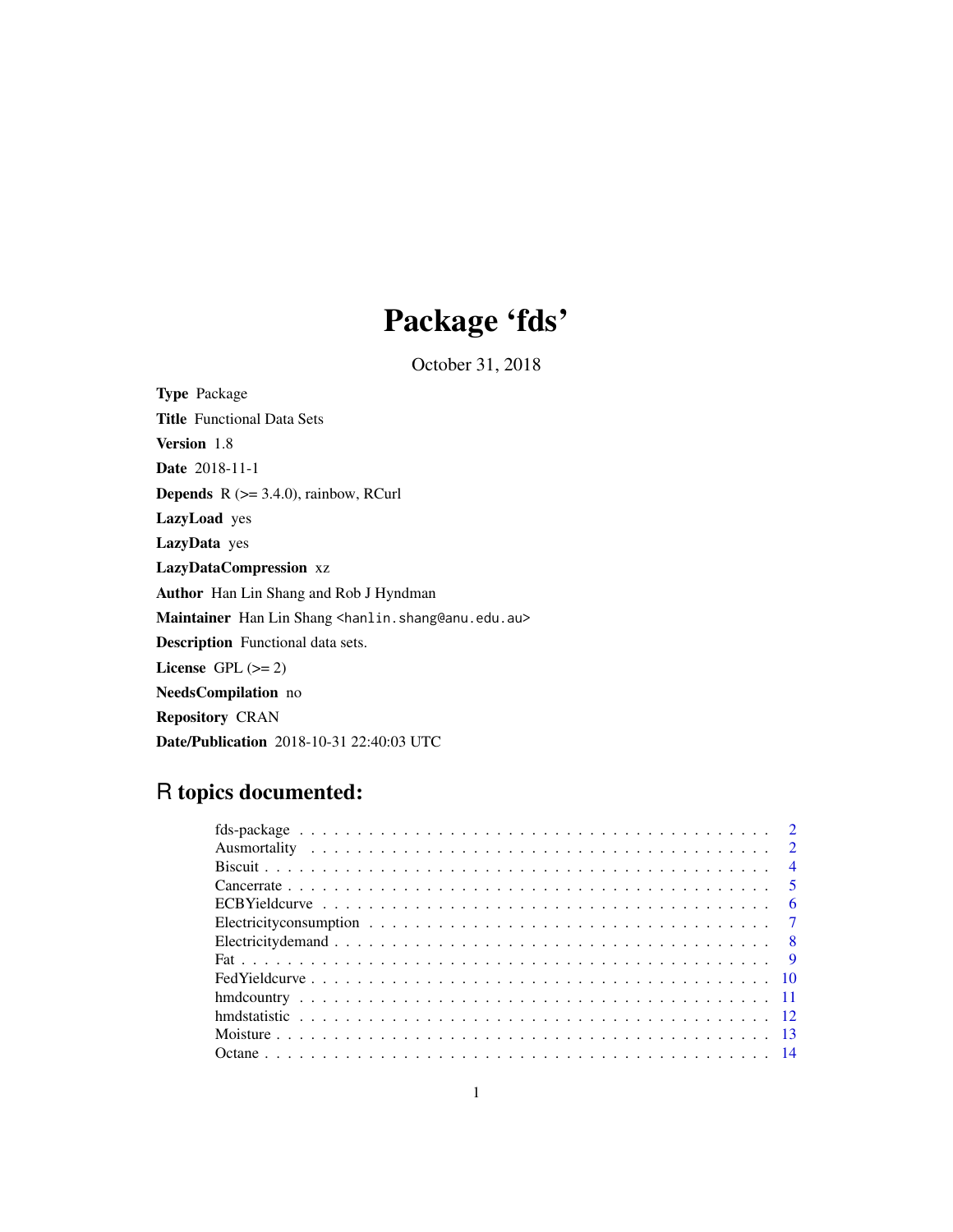# <span id="page-1-0"></span>2 **Ausmortality Ausmortality**

|       | Spanish migration $\ldots \ldots \ldots \ldots \ldots \ldots \ldots \ldots \ldots \ldots \ldots \ldots \ldots$ |
|-------|----------------------------------------------------------------------------------------------------------------|
|       |                                                                                                                |
| Index |                                                                                                                |

fds-package *Functional data sets*

# Description

This package contains a list of functional time series, sliced functional time series, and functional data sets. Functional time series is a special type of functional data observed over time. Sliced functional time series is a special type of functional time series with a time variable observed over time.

#### Author(s)

Han Lin Shang and Rob J Hyndman

Maintainer: Han Lin Shang <hanlin.shang@anu.edu.au>

# References

R. J. Hyndman and H. L. Shang. (2010) "Rainbow plots, bagplots, and boxplots for functional data", *Journal of Computational and Graphical Statistics*, 19(1), 29-45.

R. J. Hyndman and H. L. Shang (2009) "Forecasting functional time series (with discussion)", *Journal of the Korean Statistical Society*, 38(3), 199-221.

H. L. Shang and R. J. Hyndman (2009) "Nonparametric time series forecasting with dynamic updating", *Mathematics and Computers in Simulation*, 81(7), 1310-1324.

Ausmortality *Australia and Australian state mortality rates*

# Description

Age-specific mortality rates for Australia and Australian states.

# Format

An object of class fts.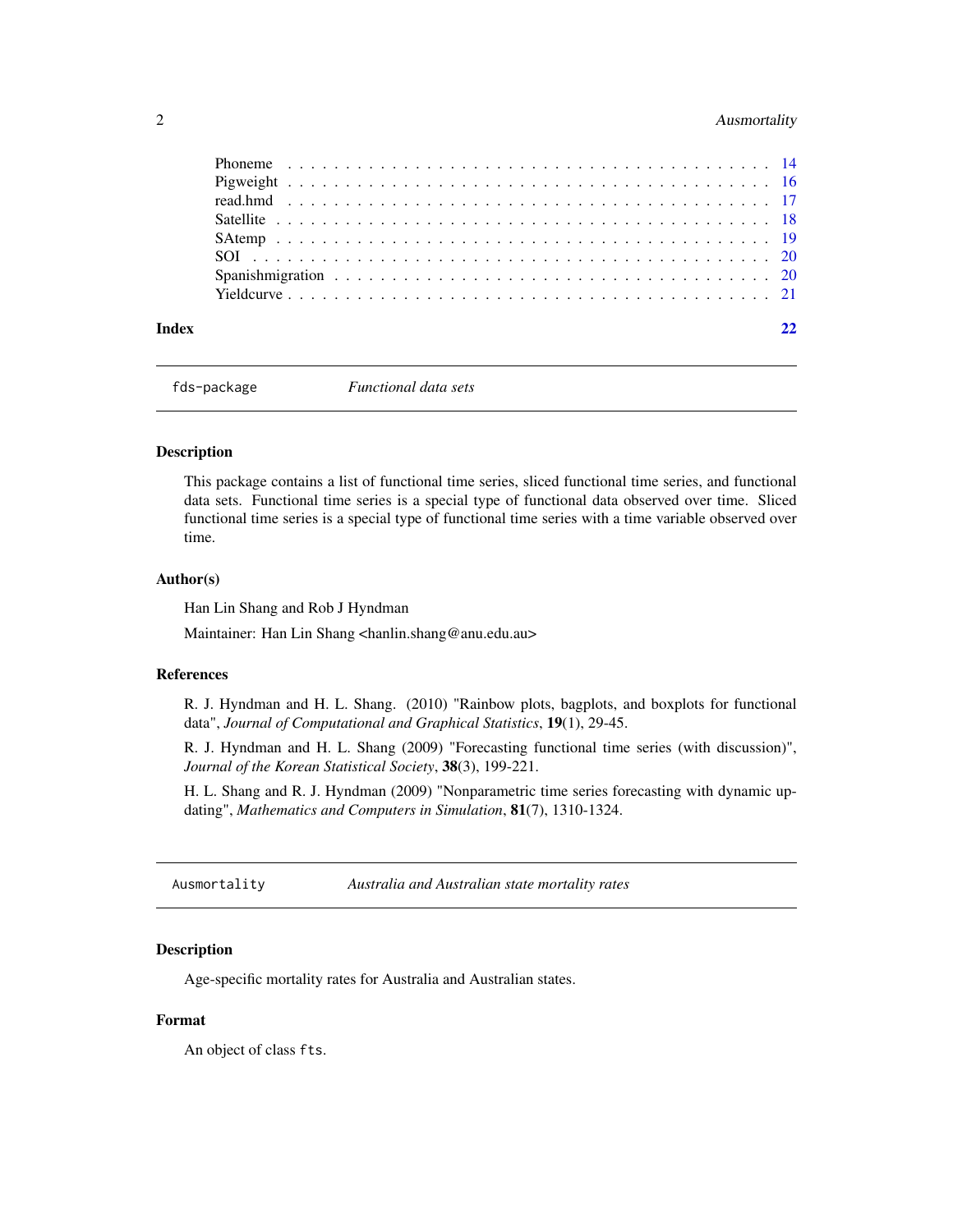### Ausmortality 3

#### Details

The following data sets are included:

ausmale: Australia male log mortality rates (1901-2003). ausfemale: Australia female log mortality rates (1901-2003). austotal: Australia total log mortality rates (1901-2003). nswmale: New South Wales male log mortality rates (1901-2003). nswfemale: New South Wales female log mortality rates (1901-2003). nswtotal: New South Wales total log mortality rates (1901-2003). vicmale: Victoria male log mortality rates (1901-2003). vicfemale: Victoria female log mortality rates (1901-2003). victotal: Victoria total log mortality rates (1901-2003). qldmale: Queensland male log mortality rates (1901-2003). qldfemale: Queensland female log mortality rates (1901-2003). qldtotal: Queensland total log mortality rates (1901-2003). samale: South Australia male log mortality rates (1901-2003). safemale: South Australia female log mortality rates (1901-2003). satotal: South Australia total log mortality rates (1901-2003). wamale: Western Australia male log mortality rates (1901-2003). wafemale: Western Australia female log mortality rates (1901-2003). watotal: Western Australia total log mortality rates (1901-2003). ntmale: Northern Territory male mortality rates (1901-2003). ntfemale: Northern Territory female mortality rates (1901-2003). ntotal: Northern Territory total mortality rates (1901-2003). actmale: Australian Capital Territory male mortality rates (1901-2003). actfemale: Australian Capital Territory female mortality rates (1901-2003). actotal: Australian Capital Territory total mortality rates (1901-2003). tasmale: Tasmania male mortality rates (1901-2003). tasfemale: Tasmania female mortality rates (1901-2003). tastotal: Tasmania total mortality rates (1901-2003). Mortality rates are in logarithm form for Australia, New South Wales, Victoria, Queensland, South Australia, and Western Australia. Mortality rates without log transformation are: Northern Territory, Australian Captial Territory and

Tasmania. These three states have either missing data or zero mortality rates.

All data are from v3.2b of the Australian Demographic Data Bank released 10 February 2005.

#### Author(s)

Rob J Hyndman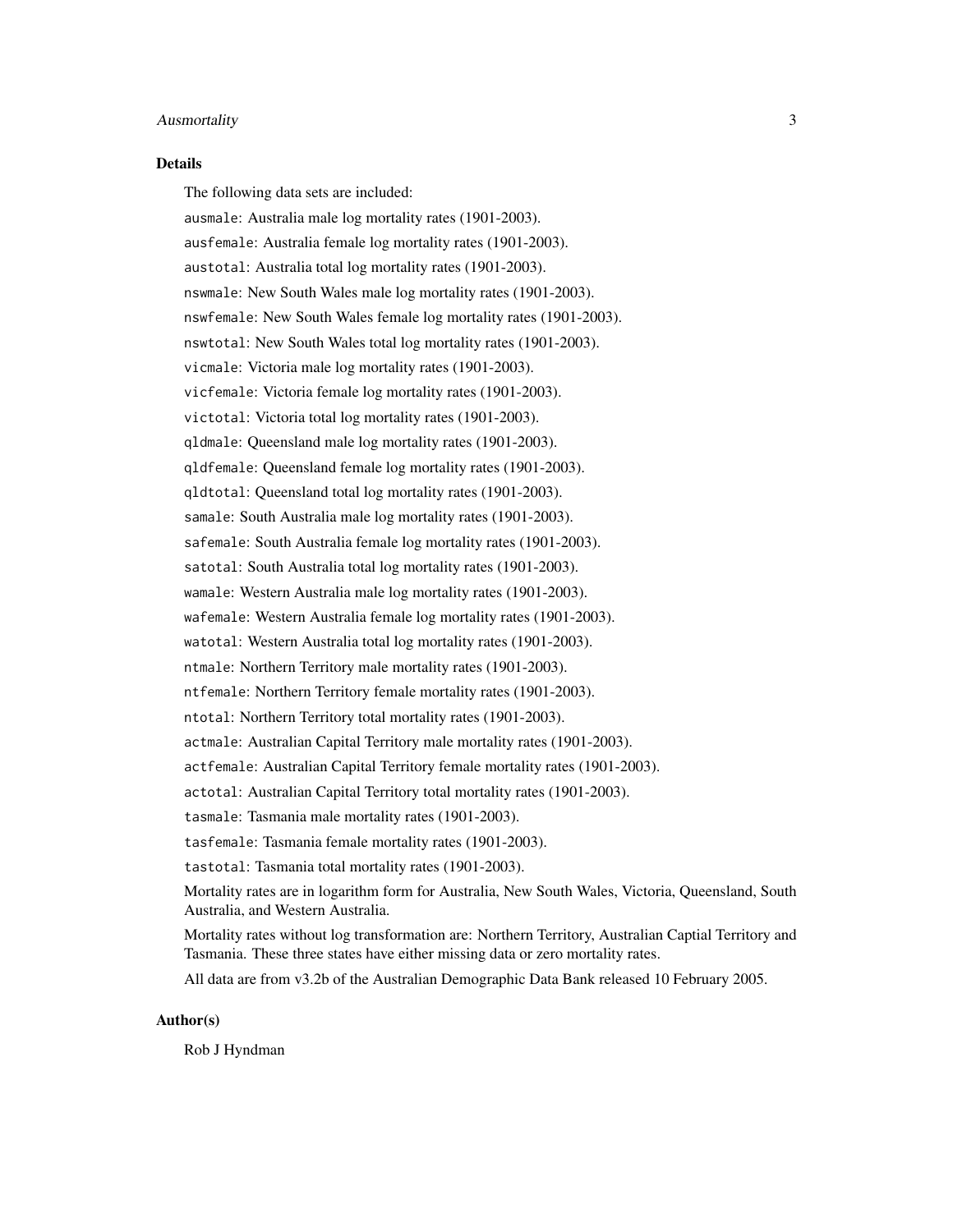#### <span id="page-3-0"></span>Source

The Australian Demographic Data Bank (courtesy of Len Smith).

#### References

H. Booth and R. J. Hyndman and L. Tickle and P. De Jong (2006) "Lee-Carter mortality forecasting: A multi-country comparison of variants and extensions", *Demographic Research*, 15, 289-310.

R. J. Hyndman and M. S. Ullah (2007) "Robust forecasting of mortality and fertility rates: A functional data approach", *Computational Statistics and Data Analysis*, 51(10), 4942-4956.

R. J. Hyndman and H. Booth (2008) "Stochastic population forecasts using functional data models for mortality, fertility and migration", *International Journal of Forecasting*, 24(3), 323-342.

R. J. Hyndman and H. Shang (2009) "Functional time series forecasting" (with discussion), *Journal of the Korean Statistical Society*, 38(3), 199-221.

J-M. Chiou and H-G. Muller (2009) "Modeling hazard rates as functional data for the analysis of cohort lifetables and mortality forecasting", *Journal of the American Statistical Association*, 104(486), 572-585.

### Examples

plot(victotal)

Biscuit *Biscuit dough piece data*

#### Description

The experiment involved varying the composition of biscuit dough pieces. Two sets of dough pieces were measured, a calibration set and a prediction set. They were created and measured as two distinct sets, on separate occasions, and do not result from a random (or any other) split of a larger set.

#### Usage

```
data(labp)
data(labc)
data(nirp)
data(nirc)
```
# Format

nirp and nirc are objects of class [fds](#page-0-0).

labp and labc are objects of class [matrix](#page-0-0).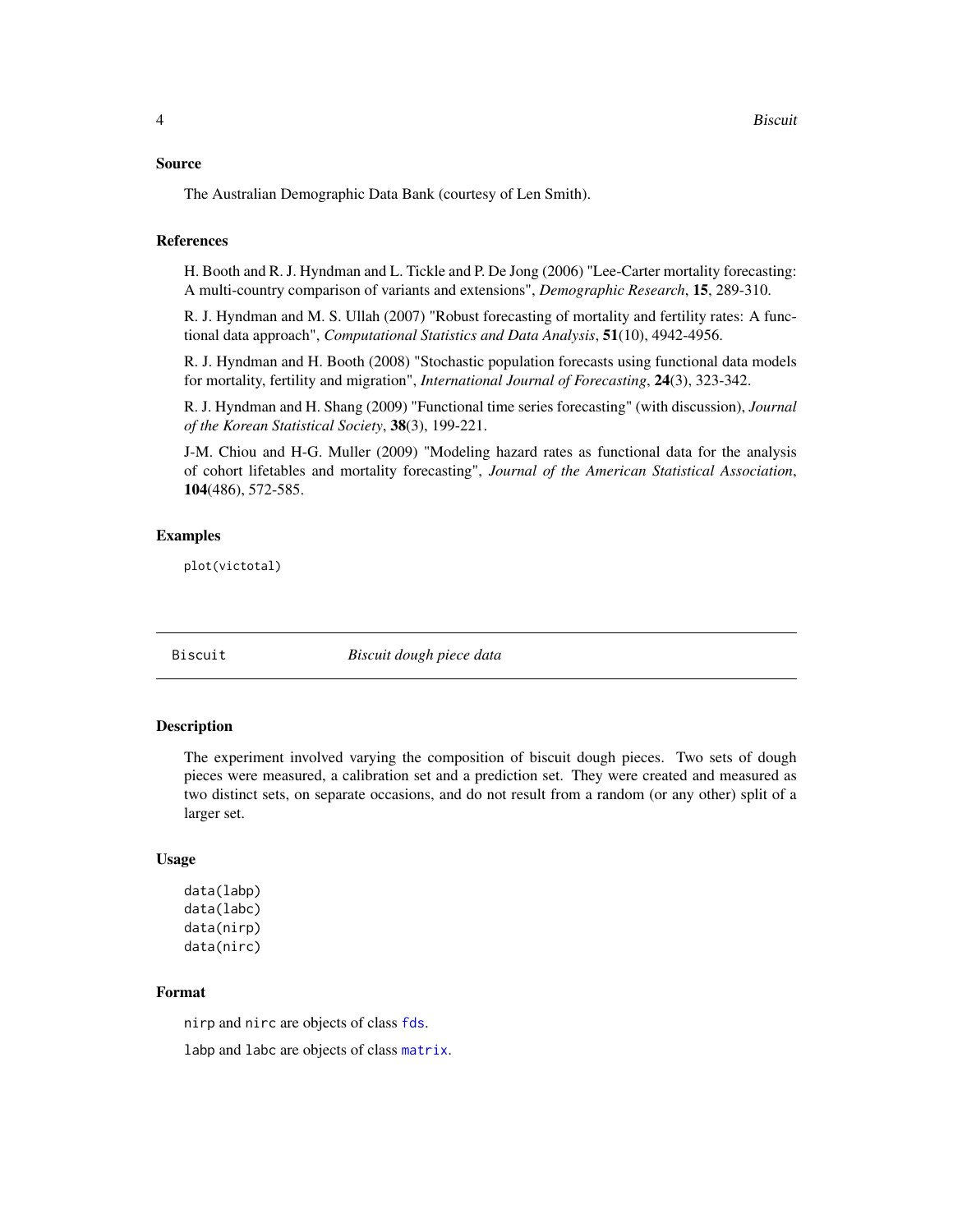#### <span id="page-4-0"></span>Cancerrate 5

# Details

The data labc (c stands for calibration) and labp (p stands for prediction) contain the reference data on the composition of the doughs.

The data nirc and nirp contain 700 point near infrared reflectance (NIR) spectra for the same dough. The spectral range is 1100-2498 nm in steps of 2nm.

The data labc\$y is 4 rows by 40 columns, the rows being fat, sucrose, flour and water all in percents. The percents do not quite add up to 100, since there are other minor ingredients present, but they add up to nearly 100 percent.

According to Brown et al. (2001), the observation 23 in the calibration set appears as an outlier.

Sample number 21 in the labp shows up as a validation set.

# Note

We thank Professor Marina Vannucci for the permission to re-distribute this data set.

#### References

P. J. Brown and T. Fearn and M. Vannucci (2001) "Bayesian wavelet regression on curves with applications to a spectroscopic calibration problem", *Journal of the American Statistical Association*, 96(454), pp. 398-408.

# Examples

plot(nirp) plot(nirc)

Cancerrate *Breast Cancer Data*

#### Description

Age-specific breast cancer rates for Australian females with 9 age groups (45-49, 50-54, 55-59, 60-64, 65-69, 70-74, 75-79, 80-84, 85+) from 1921 to 2001.

#### Usage

```
data(Cancerrate)
```
# Format

An object of class fts.

#### Source

Australian Institute of Health and Welfare (AIHW) website at [https://www.aihw.gov.au/reports](https://www.aihw.gov.au/reports-statistics/health-conditions-disability-deaths/cancer/data)-statistics/ [health-conditions-disability-deaths/cancer/data](https://www.aihw.gov.au/reports-statistics/health-conditions-disability-deaths/cancer/data).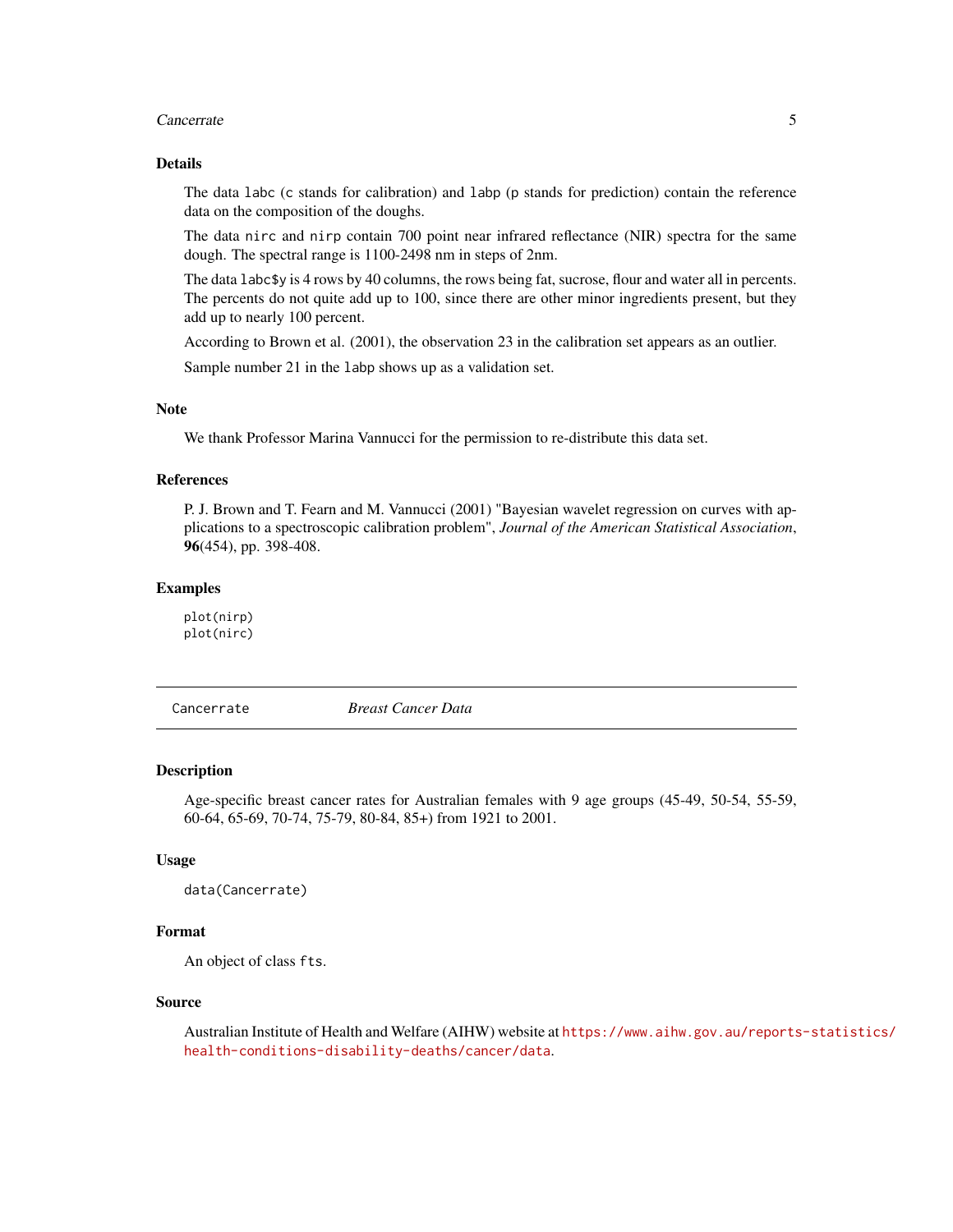#### <span id="page-5-0"></span>References

B. Erbas and R. J. Hyndman and D. Gertig (2007) "Forecasting age-specific breast cancer mortality using functional data models", *Statistics in Medicine*, 26(2), 458-470.

R. J. Hyndman and M. S. Ullah (2007) "Robust forecasting of mortality and fertility rates: A functional data approach", *Computational Statistics and Data Analysis*, 51(10), 4942-4956.

### Examples

plot(Cancerrate)

ECBYieldcurve *Yield curve data spot rate*

# Description

Provided by European Central Bank, this data set contains daily yield curve spot rate from 29/12/2006 to 24/07/2009 for government bond, nominal, all triple AAA issued companies,with maturity term at 3, 6 months and 1 to 30 years.

#### Usage

```
data(ECBYieldcurve)
```
# Format

An object of class fts.

#### **Note**

We thank Mr Sergio S. Guirreri for the permission to re-distribute this data set.

#### Source

European Central Bank: <http://www.ecb.europa.eu/stats/money/yc/html/index.en.html>.

# Examples

plot(ECBYieldcurve)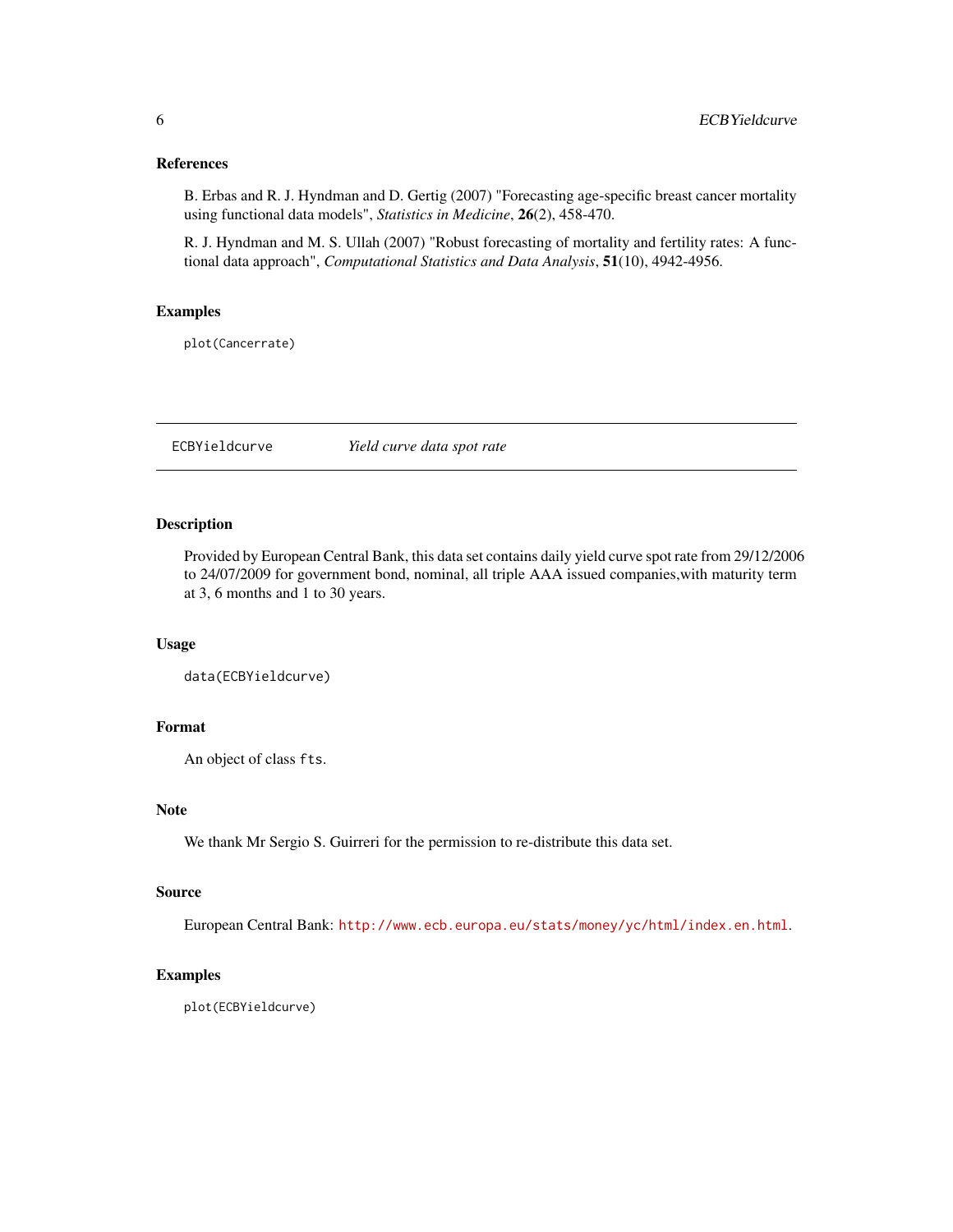<span id="page-6-0"></span>Electricityconsumption

*Electricity consumption time series*

# Description

This set of time series focus on the US monthly electricity consumed by the residential and commercial sectors from January 1973 up to February 2001 (336 months). This data set is a part of the original one which can be found at <http://www.economagic.com>.

# Usage

```
data(Electricityconsumption)
```
# Format

An object of class sfts.

#### Details

We eliminated the heteroscedasticity and the linear trend by differencing the log transformed data.

# Note

We thank Professor Frederic Ferraty for the permission to re-distribute this data set.

#### Source

NonParametric Functional Data Analysis website at [http://www.math.univ-toulouse.fr/staph](http://www.math.univ-toulouse.fr/staph/npfda/index.html)/ [npfda/index.html](http://www.math.univ-toulouse.fr/staph/npfda/index.html).

# References

F. Ferraty and A. Rabhi and P. Vieu (2005) "Conditional quantiles for dependent functional data with application to the climate El Nino phenomenon", *Sankhya: The Indian Journal of Statistics*, 67, 378-398.

F. Ferraty and P. Vieu (2007) *Nonparametric functional data analysis*, New York: Springer.

#### Examples

plot(Electricityconsumption)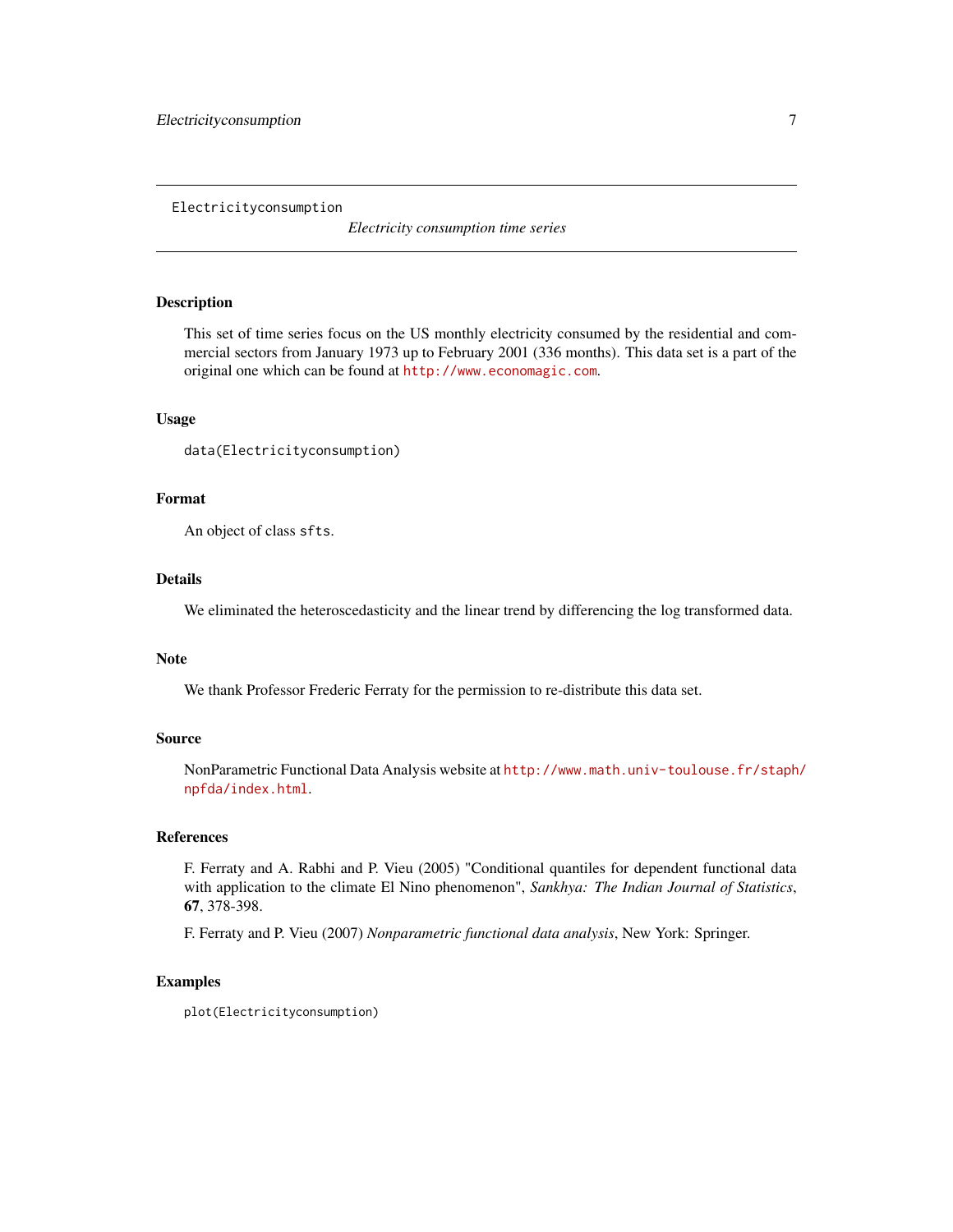<span id="page-7-0"></span>Electricitydemand *Electricity demand in Adelaide*

#### Description

These data sets consist of half-hourly electricity demands from Sunday to Saturday in Adelaide between 6/7/1997 and 31/3/2007.

#### Usage

```
data(mondaydemand)
data(tuesdaydemand)
data(wednesdaydemand)
data(thursdaydemand)
data(fridaydemand)
data(saturdaydemand)
data(sundaydemand)
data(SAelectdemand)
```
# Format

An object of class sfts.

# Details

In Adelaide, the electricity demands in summer are very volatile and highly dependent on their associated temperatures. Analyses were performed to test whether or not, under different temperature scenarios, there will be enough capacity to satisfy the electricity demands.

#### References

L. Magnano and J. Boland and R. J. Hyndman (2008) "Generation of symthetic sequences of halfhourly temperature", *Environmetrics*, 19(8), 818-835.

#### Examples

plot(mondaydemand) plot(tuesdaydemand) plot(wednesdaydemand) plot(thursdaydemand) plot(fridaydemand) plot(saturdaydemand) plot(sundaydemand) plot(SAelectdemand)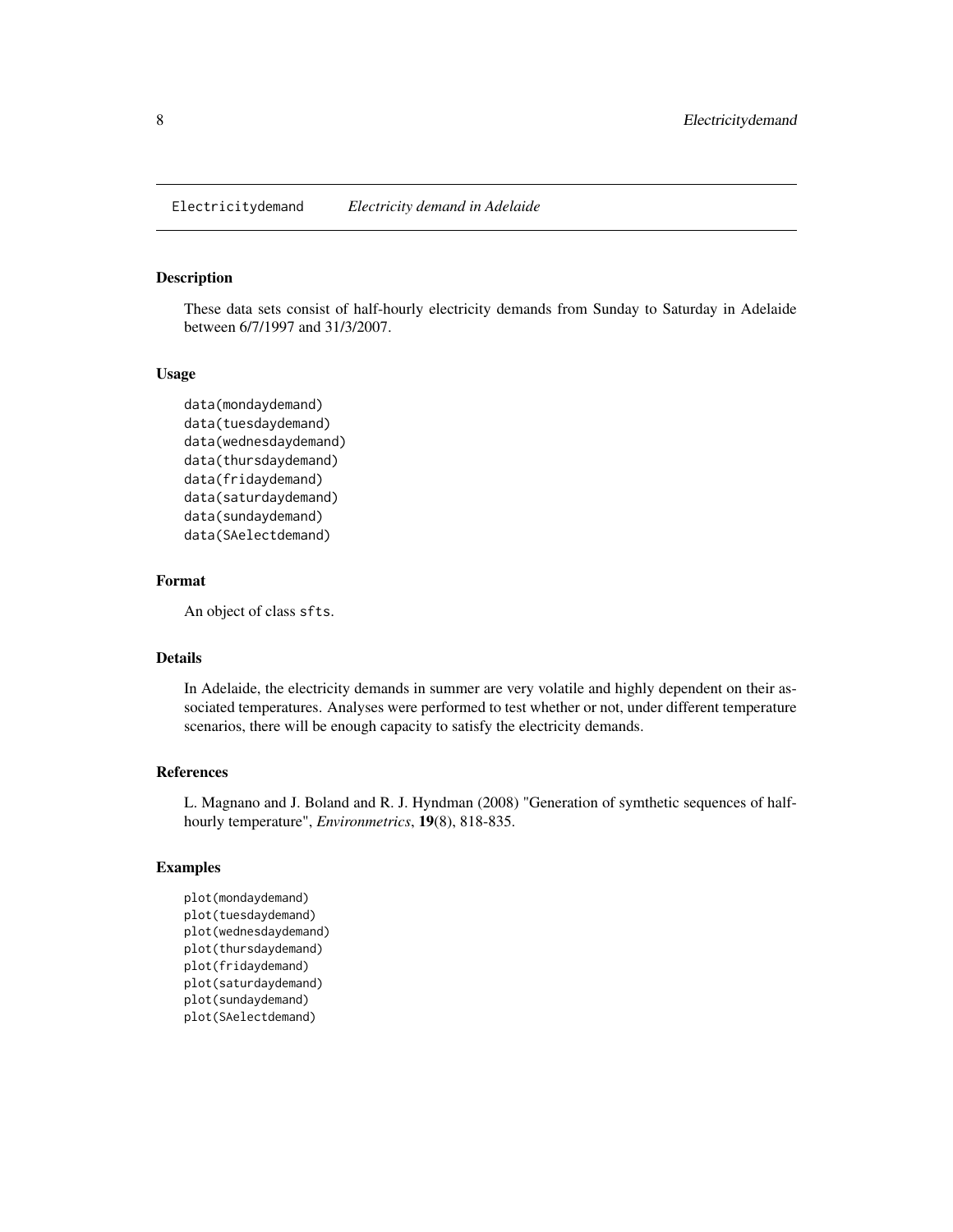<span id="page-8-0"></span>This data set is a part of the original one which can be found at [http://lib.stat.cmu.edu/](http://lib.stat.cmu.edu/datasets/tecator) [datasets/tecator](http://lib.stat.cmu.edu/datasets/tecator).

#### Usage

```
data(Fatspectrum)
data(Fatvalues)
```
# Format

Fatspectrum is an object of class [fds](#page-0-0).

Fatvalues is a numeric object.

# Details

For each unit, we observe one spectrometric curve which corresponds to the absorbance measured at 100 wavelengths (from 852 to 1050 in step of 2nm). For each measurement, we have at hand its fat content obtained by an analytic chemical processing.

#### Note

We thank Professor Frederic Ferraty for the permission to re-distribute this data set.

#### Source

NonParametric Functional Data Analysis website at <http://www.lsp.ups-tlse.fr/staph/npfda/>.

#### References

C. Goutis (1998) "Second-derivative functional regression with applications to near infra-red spectroscopy", *Journal of the Royal Statistical Society: Series B*, 60(1), 103-114.

F. Ferraty and P. Vieu (2002) "The functional nonparametric model and application to spectrometric data", *Computational Statistics*, 17(4), 545-564.

F. Ferraty and P. Vieu (2003) "Curve discrimination: A nonparametric functional approach", *Computational Statistics and Data Analysis*, 44(1-2), 161-173.

F. Ferraty and P. Vieu (2003) "Functional nonparametric statistics: A double infinite dimensional framework", *Recent advances and trends in nonparametric statistics*, Ed M. G. Akritas and D. N. Politis, Amsterdam, The Netherlands, 61-76.

F. Rossi and N. Delannay and B. Conan-Guez and M. Verleysen (2005) "Representation of functional data in neural networks", *Neurocomputing*, 64, 183-210.

F. Ferraty and P. Vieu (2007) *Nonparametric functional data analysis*, New York: Springer.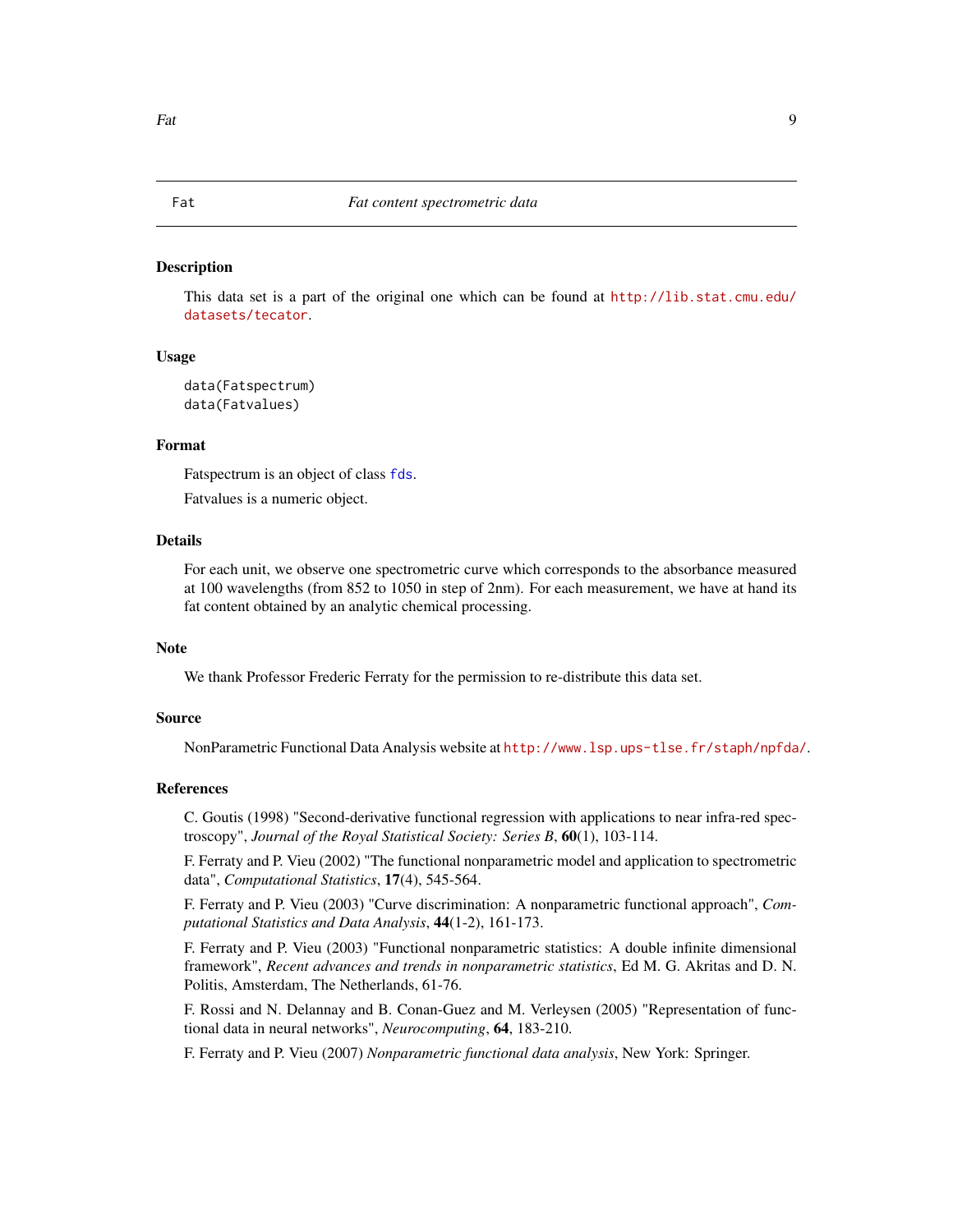<span id="page-9-0"></span>H. Matsui and Y. Araki and S. Konishi (2008) "Multivariate regression modeling for functional data", *Journal of Data Science*, 6, 313-331.

#### Examples

plot(Fatspectrum)

FedYieldcurve *Federal Reserve interest rate*

# Description

This data set contains monthly interest rate of the Federal Reserve from January 1982 to June 2009.

#### Usage

data(FedYieldcurve)

# Format

An object of class fts.

# Note

We thank Mr Sergio S. Guirreri for the permission to re-distribute this data set.

#### Source

Board of Governors of the Federal Reserve System at <http://www.federalreserve.gov/>.

Data set is also available in Excel format at [http://www.guirreri.host22.com/web\\_documents/](http://www.guirreri.host22.com/web_documents/fedrates.xls) [fedrates.xls](http://www.guirreri.host22.com/web_documents/fedrates.xls).

# Examples

plot(FedYieldcurve)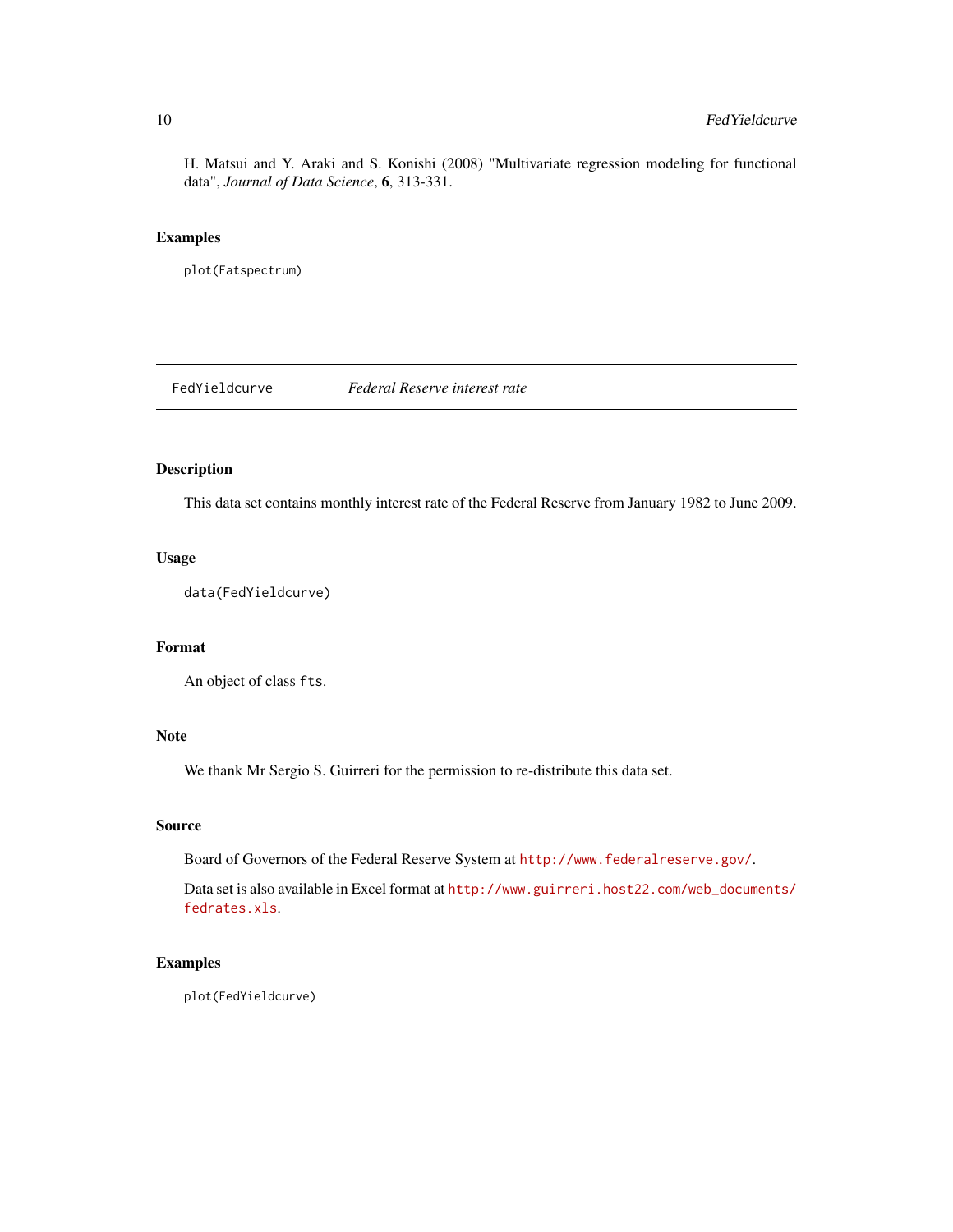<span id="page-10-1"></span><span id="page-10-0"></span>

This function returns a list of relevant demographic data currently available in the HMD, related to a specified country.

# Usage

hmdcountry(Country, sex, username, password)

# Arguments

| Country  | A specified country.                            |
|----------|-------------------------------------------------|
| sex      | Possible options are "Male", "Female", "Total". |
| username | Authenticate username.                          |
| password | Authenticate password.                          |

#### Details

In order to read the data sets, users are required to create their account via the HMD website ([http:](http://www.mortality.org/) [//www.mortality.org/](http://www.mortality.org/)), and obtain a valid username and password.

# Value

List of objects of class fts.

# Author(s)

Han Lin Shang and Rob J Hyndman

# See Also

[read.hmd](#page-16-1), [hmdstatistic](#page-11-1)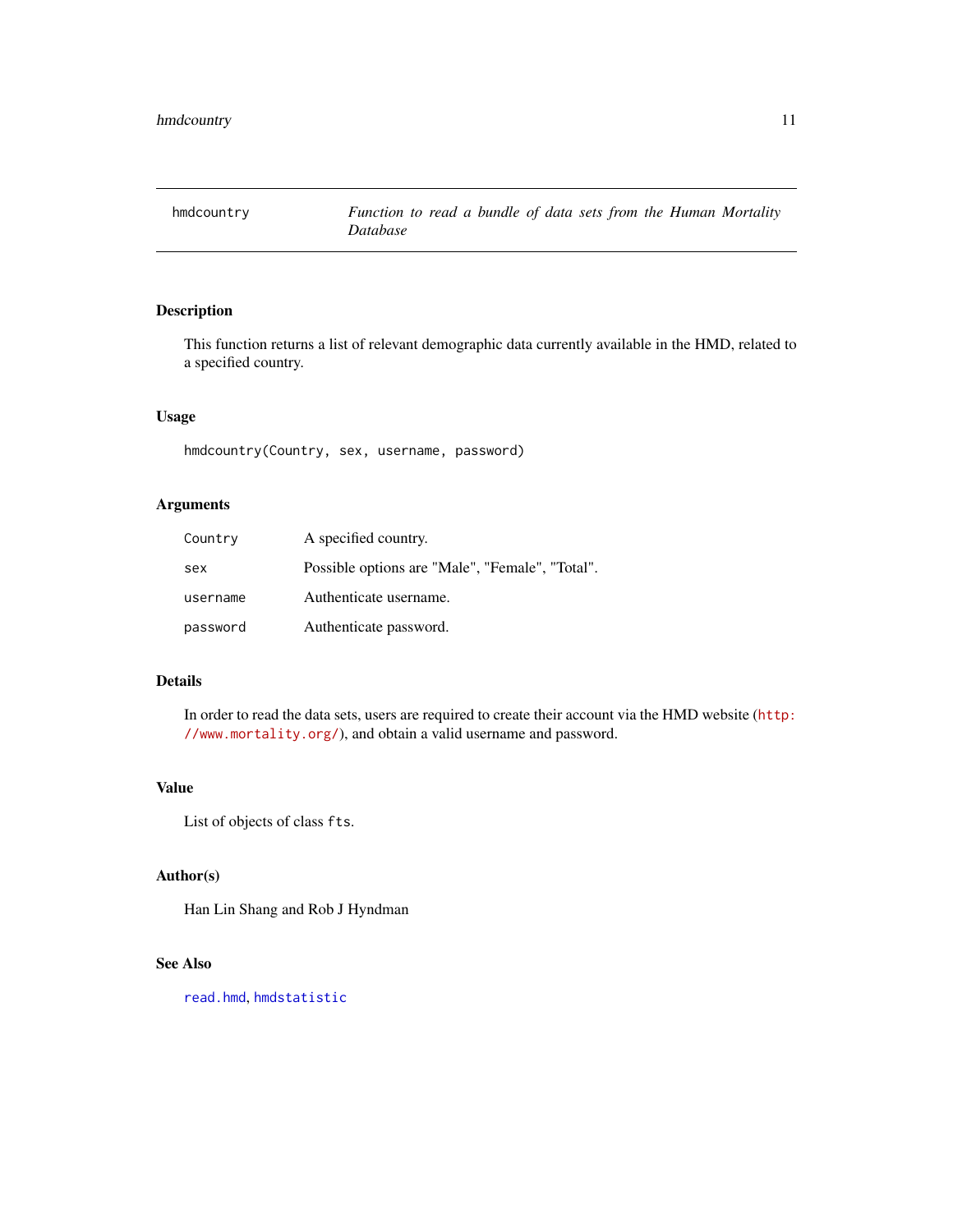<span id="page-11-1"></span><span id="page-11-0"></span>

This function returns a list of all the countries currently available in the HMD, related to a specified data type.

# Usage

```
hmdstatistic(sex, type = c("birth count", "death count", "population", "exposure",
 "mortality rate", "life expectancy"), username, password)
```
# Arguments

| sex      | Possible options are "Male", "Female", "Total". |
|----------|-------------------------------------------------|
| type     | Type of data.                                   |
| username | Authenticate username.                          |
| password | Authenticate password.                          |

#### Details

In order to read the data sets, users are required to create their account via the HMD website ([http:](http://www.mortality.org/) [//www.mortality.org/](http://www.mortality.org/)), and obtain a valid username and password.

# Value

List of objects of class fts.

# Author(s)

Han Lin Shang and Rob J Hyndman

# See Also

[read.hmd](#page-16-1), [hmdcountry](#page-10-1)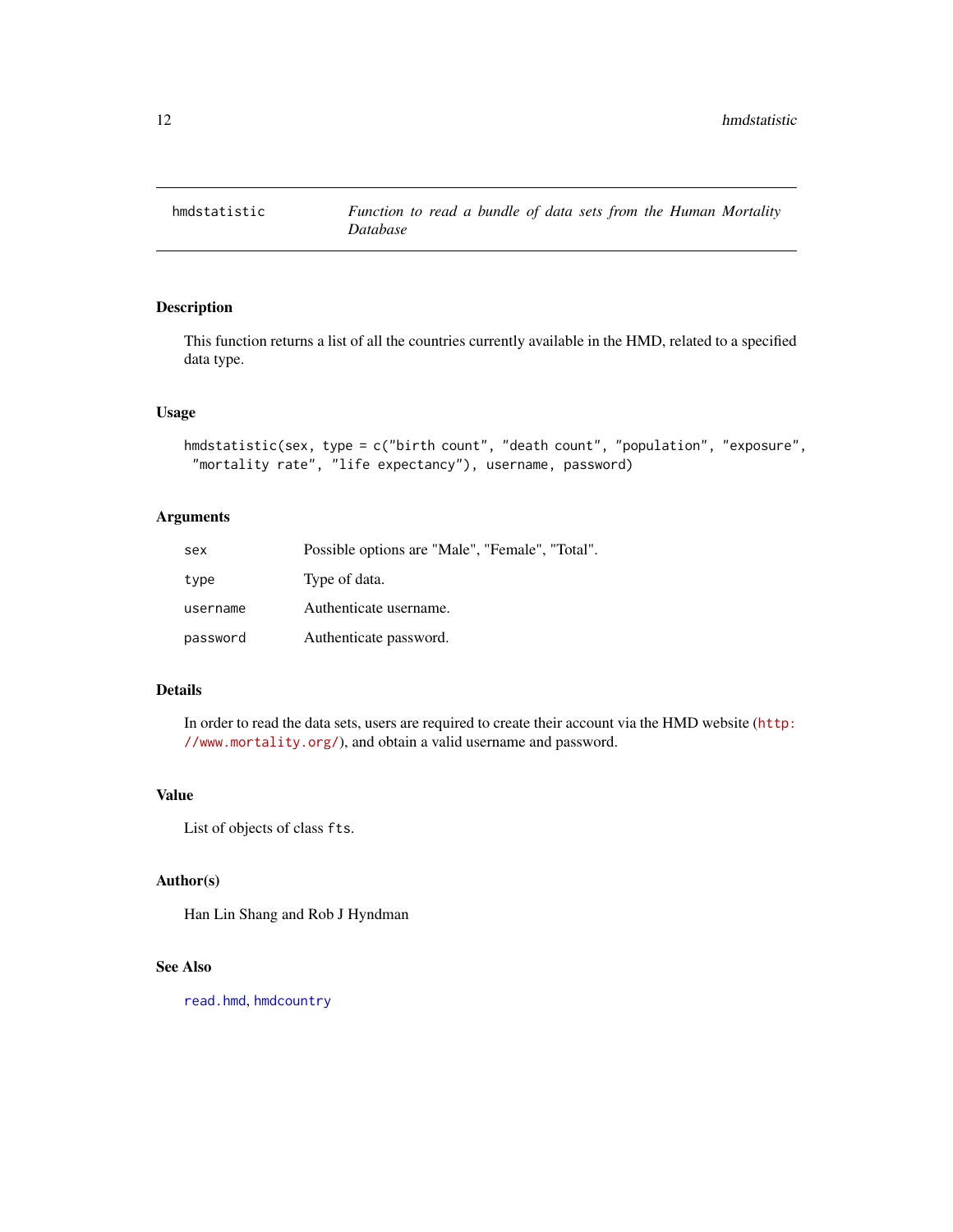<span id="page-12-0"></span>

This data set consists of near-infrared reflectance spectra of 100 wheat samples, measured in 2 nm intervals from 1100 to 2500nm, and an associated response variables, the samples' moisture content.

# Usage

```
data(Moisturespectrum)
data(Moisturevalues)
```
# Format

Moisturespectrum is an object of class [fds](#page-0-0).

Moisturevalues is a numeric object.

#### Note

We thank Professor John Kalivas for the permission to re-distribute this data set.

#### References

J. H. Kalivas (1997) "Two data sets of near infrared spectra", *Chemometrics and Intelligent Laboratory Systems*, 37(2), 255-259.

P. Reiss and T. Odgen (2007) "Functional principal component regression and functional partial least squares", *Journal of the American Statistical Association*, 102(479), 984-996.

P. Reiss and T. Odgen (2008) "Smoothing parameter selection for a class of semiparametric linear models", *Journal of Royal Statistical Society: Series B*, 71(2), 505-523.

# Examples

plot(Moisturespectrum)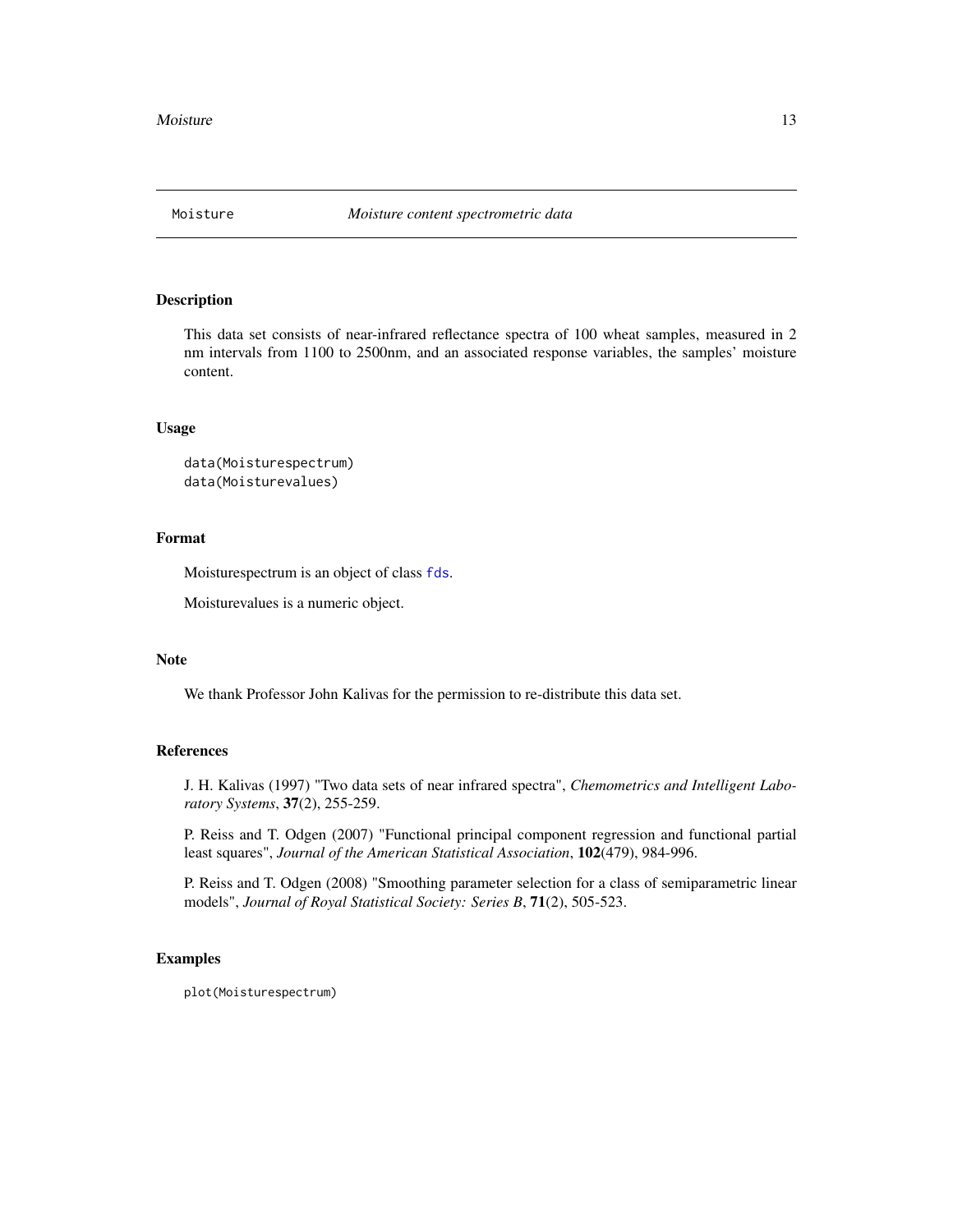<span id="page-13-0"></span>

This data set comprises spectra from 60 gasoline samples, measured in 2 nm intervals from 900 to 1700 nm. The response variable is the octane numbers of the samples.

#### Usage

data(Octanespectrum) data(Octanevalues)

# Format

Octanespectrum is an object of class [fds](#page-0-0).

Octanevalues is a numeric object.

### Note

We thank Professor John Kalivas for the permission to re-distribute this data set.

### References

J. H. Kalivas (1997) "Two data sets of near infrared spectra", *Chemometrics and Intelligent Laboratory Systems*, 37(2), 255-259.

P. Reiss and T. Odgen (2008) "Smoothing parameter selection for a class of semiparametric linear models", *Journal of Royal Statistical Society: Series B*, 71(2), 505-523.

# Examples

plot(Octanespectrum)

Phoneme *Phoneme data*

#### Description

This data set was formed by selecting five phonemes for classification based on digitized speech. There are  $n = 2000$  pairs  $(x_i, y_i)_{i=1,\dots,n}$ , where  $x_i$  corresponds to the discretized log-periodograms whereas the  $y_i$  gives the class membership (five phonemes: aa, ao, dcl, iy, sh).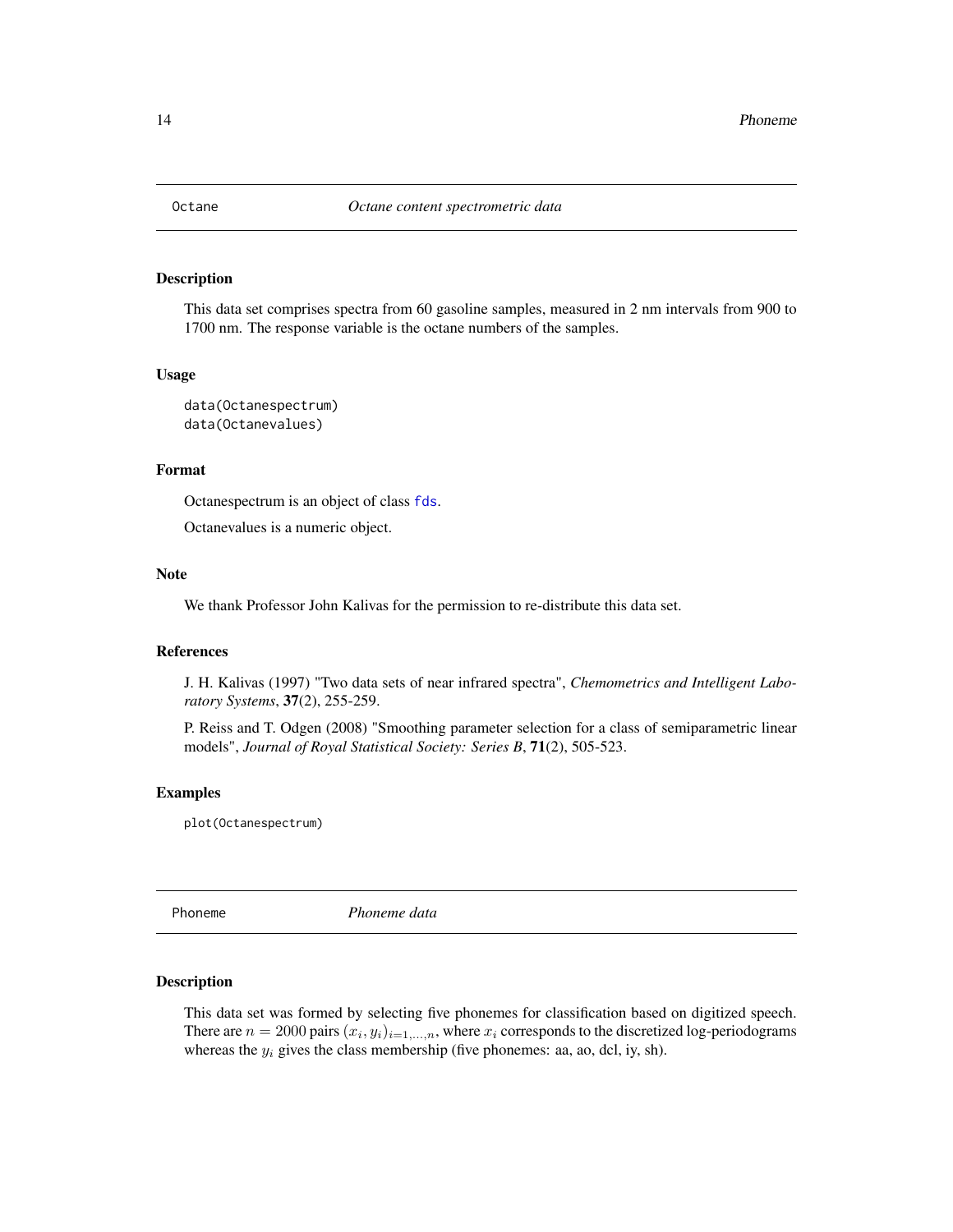#### Phoneme 15

#### Usage

data(aa) data(ao) data(dcl) data(iy) data(sh)

### Format

An object of class [fds](#page-0-0).

# Details

The phonemes are transcribed as follows: "sh" as in "she", "dcl" as in "dark", "iy" as the vowel in "she", "aa" as the vowel in "dark", and "ao" as the first vowel in "water".

# Note

We thank Professor Frederic Ferraty for the permission to re-distribute this data set.

#### Source

This data set is a part of the original one from the elements of statistical learning website at [http:](http://www-stat.stanford.edu/ElemStatLearn) [//www-stat.stanford.edu/ElemStatLearn](http://www-stat.stanford.edu/ElemStatLearn).

This data set can also be found at the NonParametric Functional Data Analysis website ([http:](http://www.lsp.ups-tlse.fr/staph/npfda/) [//www.lsp.ups-tlse.fr/staph/npfda/](http://www.lsp.ups-tlse.fr/staph/npfda/)).

#### References

F. Ferraty and P. Vieu (2003) "Curve discrimination: a nonparametric functional approach", *Computational Statistics and Data Analysis*, 44(1-2), 161-173.

F. Ferraty and P. Vieu (2006) *Nonparametric functional data analysis*, New York: Springer.

T. Hastie and R. Tibshirani and J. Friedman (2009) *The elements of statistical learning: Data mining, inference and prediction*, 2nd edn, New York: Springer.

# Examples

plot(aa) plot(ao) plot(dcl) plot(iy) plot(sh)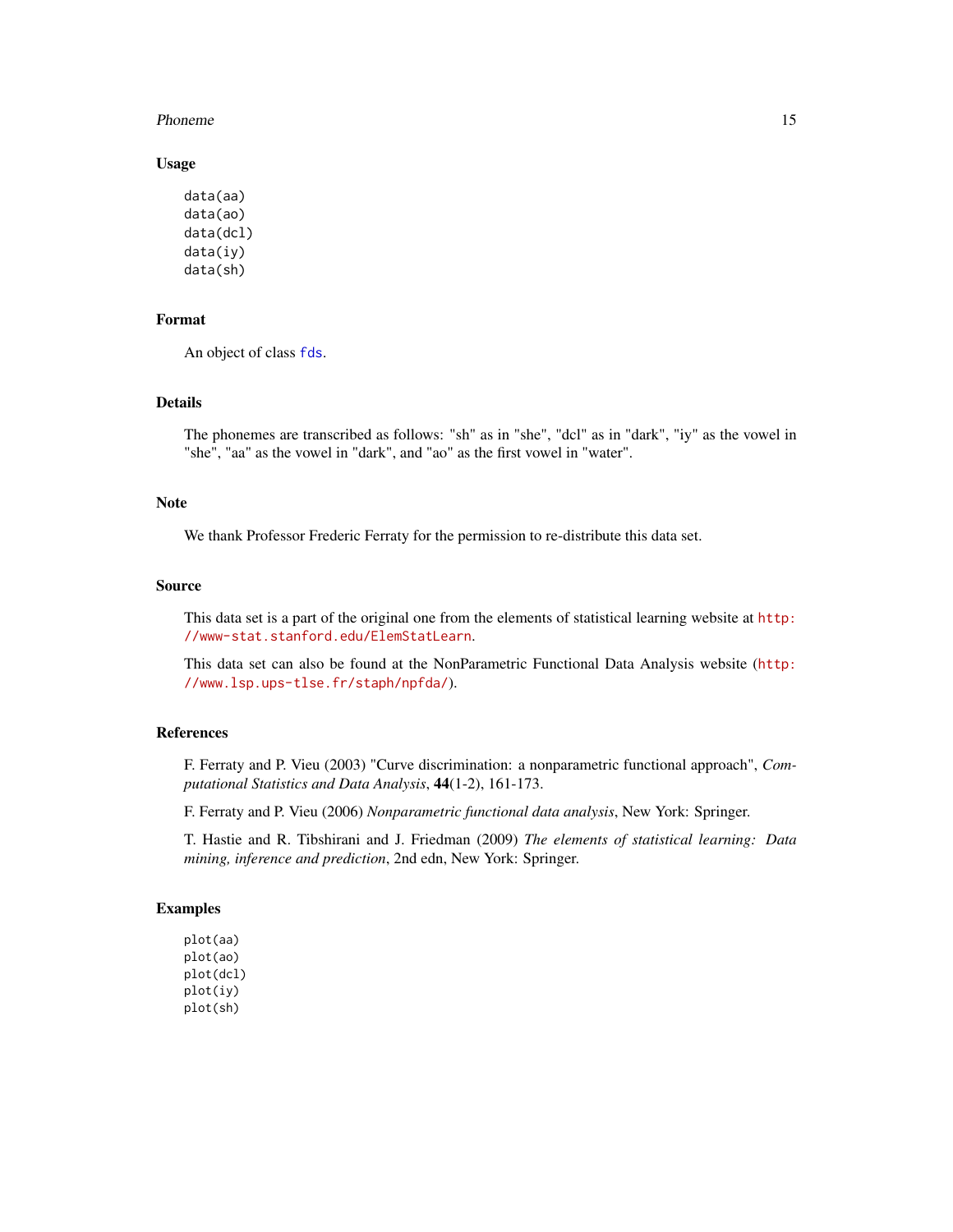<span id="page-15-0"></span>

The pig weight data set has 9 repeated weight measures on 48 pigs.

#### Usage

data(Pigweight)

# Format

An object of class [fds](#page-0-0).

# Details

Pigweight\$x: Number of weeks since measurements commenced.

Pigweight\$y: Bodyweight(kg) of pig after weeks.

### Note

We thank Professor Matt Wand for the permission to re-distribute this data set.

# Source

P. J. Diggle and P. Heagerty and K. Liang and S. Zeger (2002) *Analysis of Longitudinal Data*, 2nd edn, Oxford: Oxford University Press.

### References

D. Ruppert and M. Wand and R. Carroll. (2003) *Semiparametric Regression*, New York: Cambridge University Press.

# Examples

plot(Pigweight)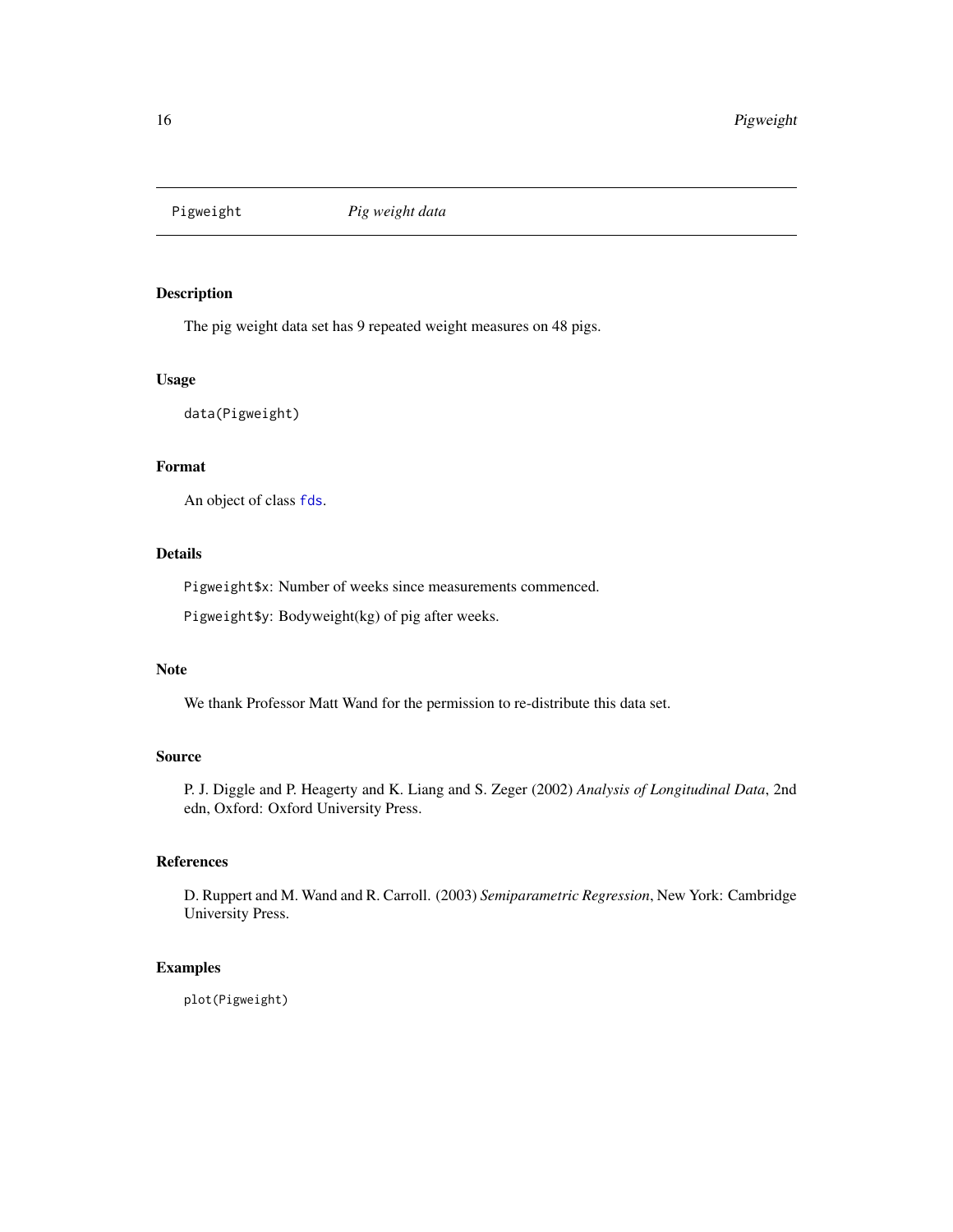<span id="page-16-1"></span><span id="page-16-0"></span>

This function allows users to read any data set from the Human Mortality Database (HMD).

# Usage

```
read.hmd(country, sex, file = "Mx_1x1.txt", username, password, yname)
```
# Arguments

| country  | Directory abbreviation from the HMD. For instance, Australia = "AUS".               |
|----------|-------------------------------------------------------------------------------------|
| sex      | Possible options are "Male", "Female", "Total".                                     |
| file     | Directory abbreviation from the HMD. For instance, mortality rate $=$ "Mx 1x1.txt". |
| username | Authenticate username.                                                              |
| password | Authenticate password.                                                              |
| yname    | Type of data.                                                                       |

# Details

In order to read the data sets, users are required to create their account via the HMD website ([http:](http://www.mortality.org/) [//www.mortality.org/](http://www.mortality.org/)), and obtain a valid username and password.

# Value

An object of class fts.

# Author(s)

Han Lin Shang and Rob J Hyndman

# See Also

[hmdstatistic](#page-11-1), [hmdcountry](#page-10-1)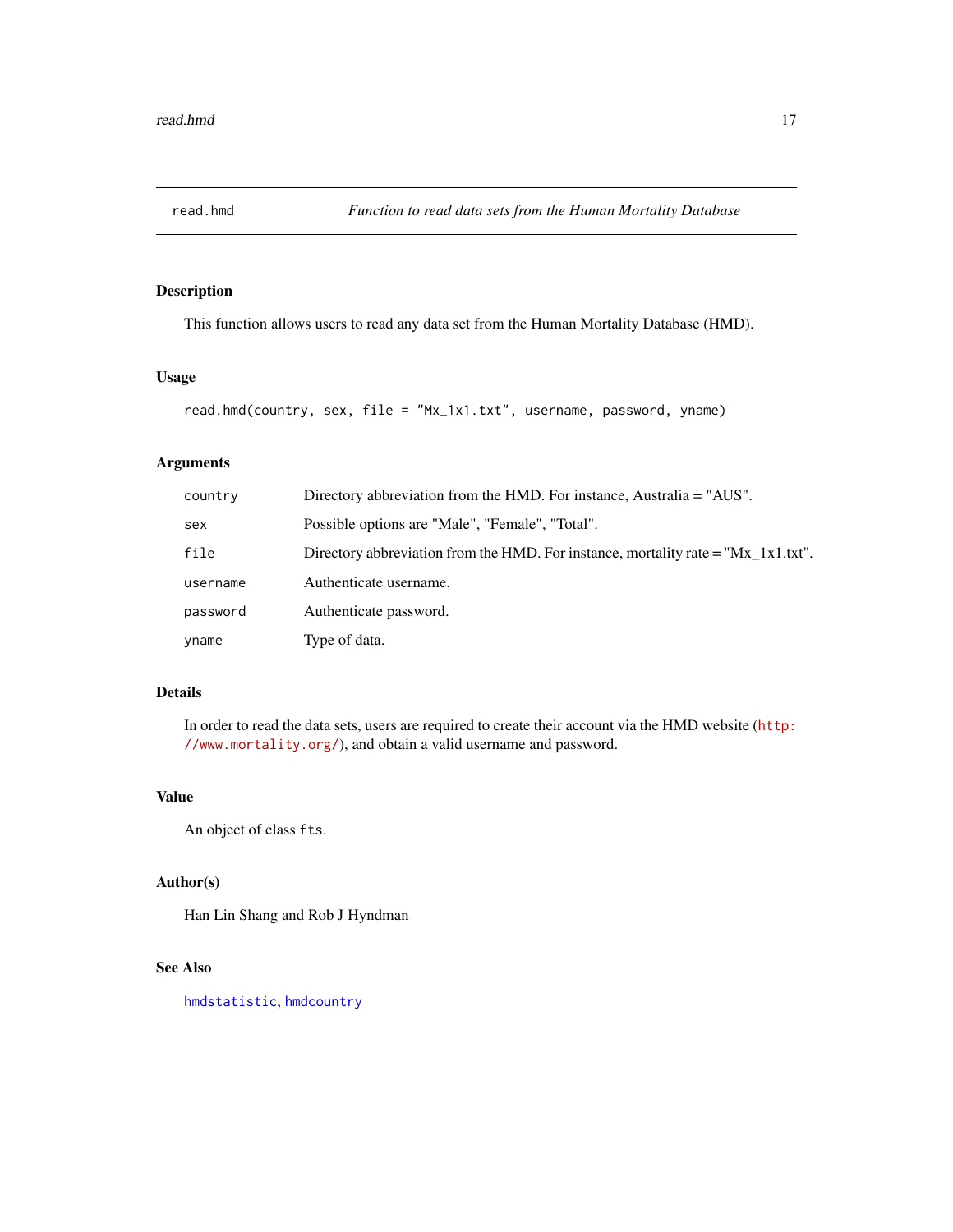<span id="page-17-0"></span>

The data were registered by the satellite topex/poseidon around an area of 25 kilometers upon the Amazon River. Each row of the data matrix is represented by its wave (i.e. curve) on the range (0, 70), and the satellite is registering 10 curves each second.

#### Usage

data(Satellite)

# Format

An object of class [fds](#page-0-0).

# Details

Note that each wave is linked with the kind of ground treated by the satellite, and the idea for the Amazonian basin is to use these waveforms for altimetric and hydrological purposes.

#### Note

We thank Professor Frederic Ferraty for the permission to re-distribute this data set.

#### Source

F. Frappart (2003). Catalogue des formes d'onde de l'altimetre topex/poseidon sur le bassin amazonien. Technical Report, CNES, Toulouse, France.

This data set can also be found at the NonParametric Functional Data Analysis website ([http:](http://www.lsp.ups-tlse.fr/staph/npfda/) [//www.lsp.ups-tlse.fr/staph/npfda/](http://www.lsp.ups-tlse.fr/staph/npfda/)).

# References

F. Ferraty and P. Vieu (2006) *Nonparametric functional data analysis*, New York: Springer.

S. Dabo-Niang and F. Ferraty and P. Vieu (2007) "On the using of modal curves for radar waveforms classification", *Computational Statistics and Data Analysis*, 51(10), 4878-4890.

#### Examples

plot(Satellite)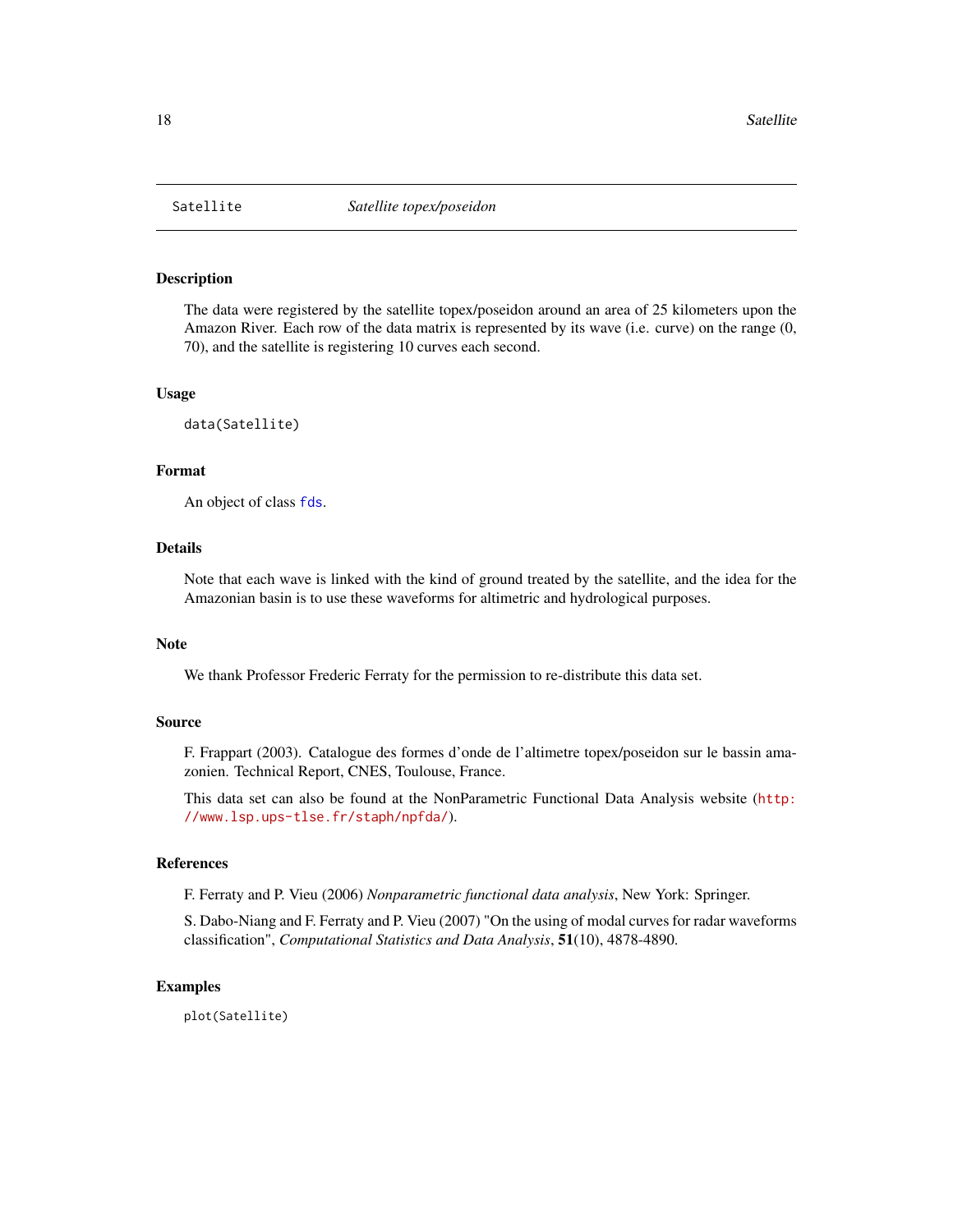<span id="page-18-0"></span>

These data sets consist of half-hourly temperatures measured at Kent Town and Adelaide airport from Sunday to Saturday in Adelaide between 6/7/1997 and 31/3/2007.

#### Usage

```
data(mondaytempkent)
data(mondaytempairport)
data(tuesdaytempkent)
data(tuesdaytempairport)
data(wednesdaytempkent)
data(wednesdaytempairport)
data(thursdaytempkent)
data(thursdaytempairport)
data(fridaytempkent)
data(fridaytempairport)
data(saturdaytempkent)
data(saturdaytempairport)
data(sundaytempkent)
data(sundaytempairport)
data(tempkent)
data(tempairport)
```
#### Format

An object of class sfts.

# Details

In Adelaide, the electricity demands in summer are very volatile and highly dependent on their associated temperatures. Analyses were performed to test whether, under different temperature scenarios, there will be enough capacity to satisfy the demands.

#### Source

L. Magnano and J. Boland and R. Hyndman (2008) "Generation of symthetic sequences of halfhourly temperature", *Environmetrics*, 19(8), 818-835.

# Examples

```
plot(mondaytempkent)
plot(tuesdaytempkent)
plot(wednesdaytempkent)
plot(thursdaytempkent)
```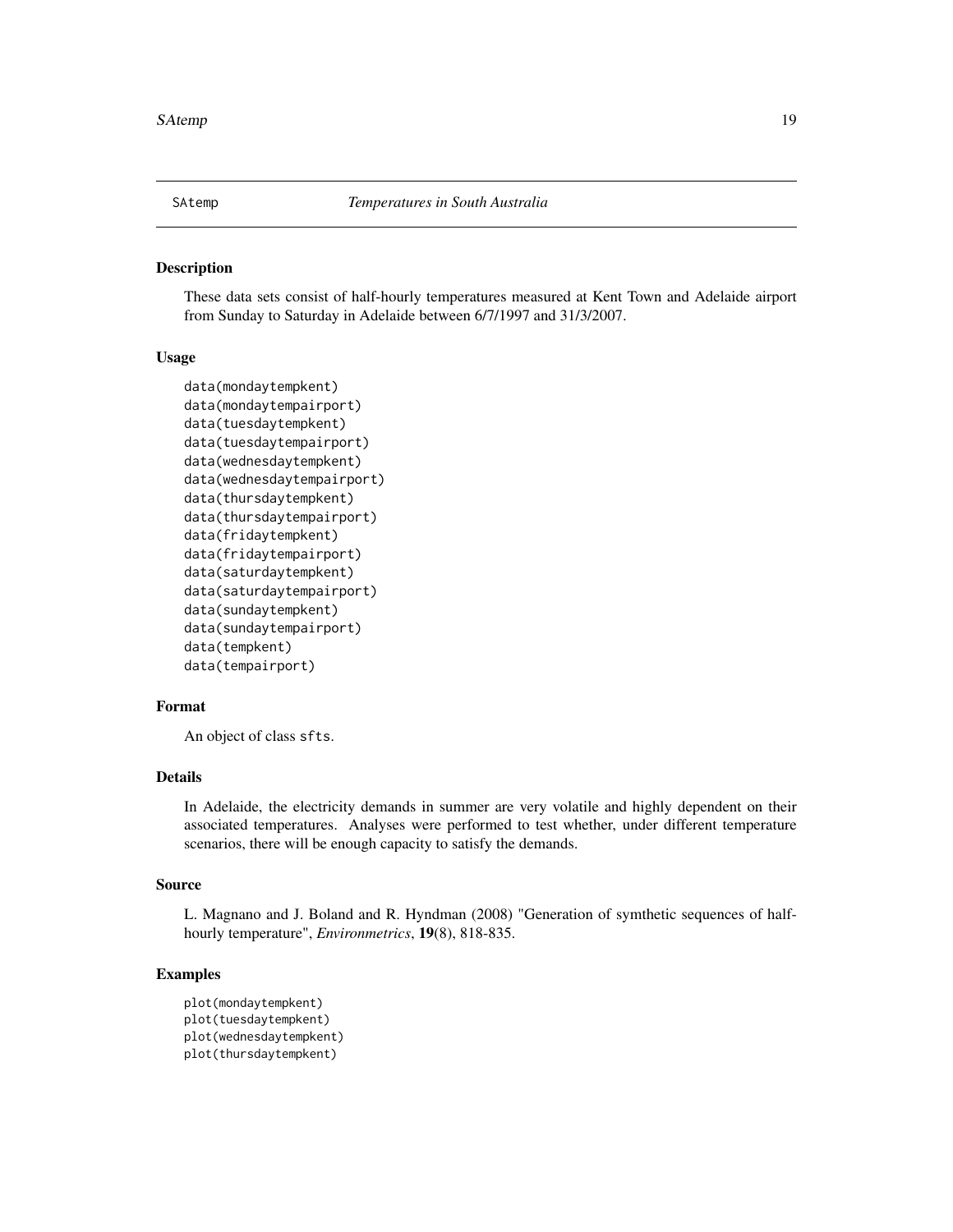<span id="page-19-0"></span>plot(fridaytempkent) plot(saturdaytempkent) plot(sundaytempkent) plot(tempkent)

SOI *Annual Southern Oscillation Index (SOI) for the period 1900-2004.*

# Description

Annual measures on Southern Oscillation Index (SOI): observed annual cycles in period 1900-2004.

#### Usage

data(SOI)

# Format

An object of class fts.

#### Source

The data are available at the Australian Meteorological Office ([http://www.environment.gov.](http://www.environment.gov.au) [au](http://www.environment.gov.au)).

#### Examples

plot(SOI)

Spanishmigration *Spanish migration from 1999 to 2003*

# Description

This data set consists of migration number (in thousands) in Spain from 1999 to 2003. This data set contains the migration rates of 9 age groups, namely 0-9, 10-15, 16-19, 20-29, 30-39, 40-49, 50-59, 60-65, and 65+ for both females and males.

# Usage

```
data(femalemigration)
data(malemigration)
```
# Format

An object of class fts.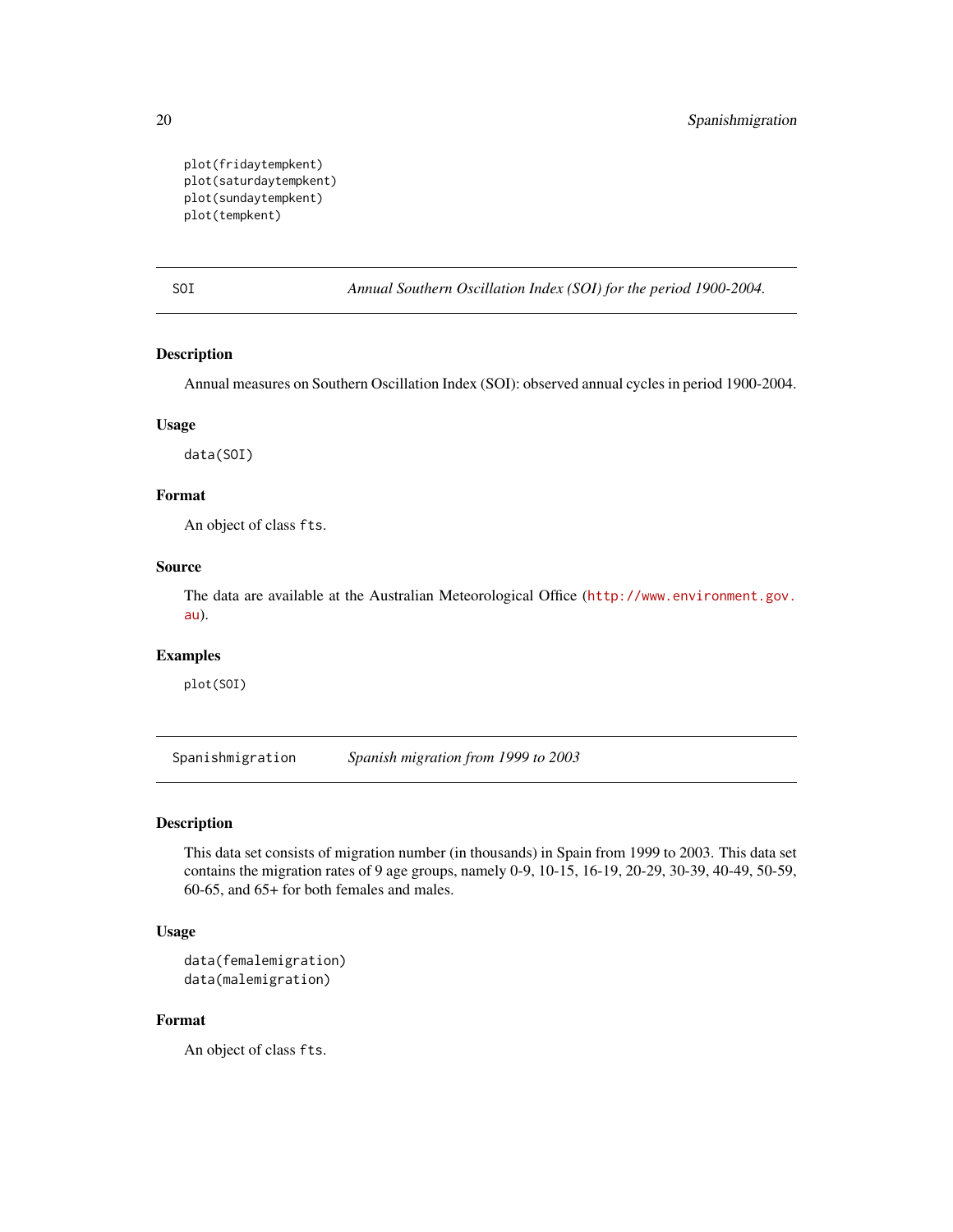#### <span id="page-20-0"></span>**The Vieldcurve** 21 **21**

# Details

This data set was calculated at the time in accordance with the European studies of population (EAPS <https://www.eaps.nl>) methodology of 2002, which is hetergeneous with the results calculated using the methodology EAPS in 2005.

#### Source

Instituto Nacional de Estadistica website at [http://www.ine.es/jaxi/menu.do?type=pcaxis&](http://www.ine.es/jaxi/menu.do?type=pcaxis&path=/t20/p311&file=inebase) [path=/t20/p311&file=inebase](http://www.ine.es/jaxi/menu.do?type=pcaxis&path=/t20/p311&file=inebase).

# References

D. Reher and M. Requena (2009) "The national immigration survey of Spain. A new data source for migration studies in Europe", *Demographic Research*, 20, 253-278.

### Examples

```
plot(femalemigration)
plot(malemigration)
```
Yieldcurve *US: Treasury bond*

### Description

This data set contains monthly US Treasury bonds from January 1970 through December 2002. Based on the bid-ask midpoint average, the data consist of end of the month price quotes.

#### Usage

data(Yieldcurve)

#### Format

An object of class fts.

#### Details

This data set is filtered to eliminate bonds with special option futures, such as callable and flower bonds. Illiquid securities, such as treasury bills with less than one month on maturity and treasury notes and bonds with less than one year to maturity, are excluded from the samples.

#### Source

CRSP US Treasury Database (<http://www.crsp.com/products/research-products/crsp-us-treasury-database>).

#### Examples

plot(Yieldcurve)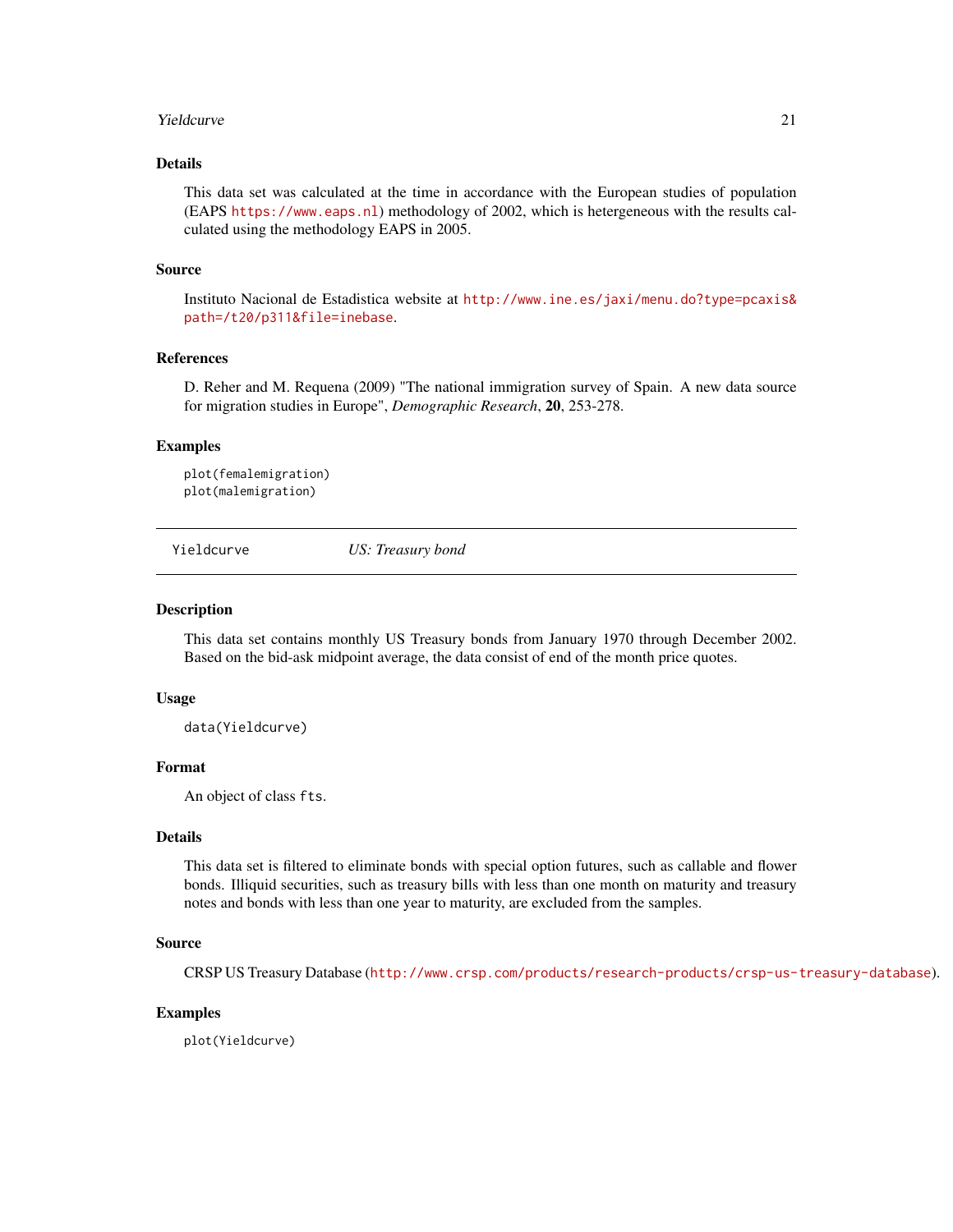# <span id="page-21-0"></span>**Index**

∗Topic datasets Biscuit, [4](#page-3-0) Cancerrate, [5](#page-4-0) ECBYieldcurve, [6](#page-5-0) Electricityconsumption, [7](#page-6-0) Electricitydemand, [8](#page-7-0) Fat, [9](#page-8-0) FedYieldcurve, [10](#page-9-0) hmdcountry, [11](#page-10-0) hmdstatistic, [12](#page-11-0) Moisture, [13](#page-12-0) Octane, [14](#page-13-0) Phoneme, [14](#page-13-0) Pigweight, [16](#page-15-0) read.hmd, [17](#page-16-0) Satellite, [18](#page-17-0) SAtemp, [19](#page-18-0) SOI, [20](#page-19-0) Spanishmigration, [20](#page-19-0) Yieldcurve, [21](#page-20-0) ∗Topic data Ausmortality, [2](#page-1-0) ∗Topic package fds-package, [2](#page-1-0) aa *(*Phoneme*)*, [14](#page-13-0) actfemale *(*Ausmortality*)*, [2](#page-1-0) actmale *(*Ausmortality*)*, [2](#page-1-0) actotal *(*Ausmortality*)*, [2](#page-1-0) ao *(*Phoneme*)*, [14](#page-13-0) ausfemale *(*Ausmortality*)*, [2](#page-1-0) ausmale *(*Ausmortality*)*, [2](#page-1-0) Ausmortality, [2](#page-1-0) austotal *(*Ausmortality*)*, [2](#page-1-0) Biscuit, [4](#page-3-0) Cancerrate, [5](#page-4-0) dcl *(*Phoneme*)*, [14](#page-13-0)

ECBYieldcurve, [6](#page-5-0) Electricityconsumption, [7](#page-6-0) Electricitydemand, [8](#page-7-0) Fat, [9](#page-8-0) Fatspectrum *(*Fat*)*, [9](#page-8-0) Fatvalues *(*Fat*)*, [9](#page-8-0) fds, *[4](#page-3-0)*, *[9](#page-8-0)*, *[13](#page-12-0)[–16](#page-15-0)*, *[18](#page-17-0)* fds-package, [2](#page-1-0) FedYieldcurve, [10](#page-9-0) femalemigration *(*Spanishmigration*)*, [20](#page-19-0) fridaydemand *(*Electricitydemand*)*, [8](#page-7-0) fridaytempairport *(*SAtemp*)*, [19](#page-18-0) fridaytempkent *(*SAtemp*)*, [19](#page-18-0) hmdcountry, [11,](#page-10-0) *[12](#page-11-0)*, *[17](#page-16-0)* hmdstatistic, *[11](#page-10-0)*, [12,](#page-11-0) *[17](#page-16-0)* iy *(*Phoneme*)*, [14](#page-13-0) labc *(*Biscuit*)*, [4](#page-3-0) labp *(*Biscuit*)*, [4](#page-3-0) malemigration *(*Spanishmigration*)*, [20](#page-19-0) matrix, *[4](#page-3-0)* Moisture, [13](#page-12-0) Moisturespectrum *(*Moisture*)*, [13](#page-12-0) Moisturevalues *(*Moisture*)*, [13](#page-12-0) mondaydemand *(*Electricitydemand*)*, [8](#page-7-0) mondaytempairport *(*SAtemp*)*, [19](#page-18-0) mondaytempkent *(*SAtemp*)*, [19](#page-18-0) nirc *(*Biscuit*)*, [4](#page-3-0) nirp *(*Biscuit*)*, [4](#page-3-0) nswfemale *(*Ausmortality*)*, [2](#page-1-0) nswmale *(*Ausmortality*)*, [2](#page-1-0) nswtotal *(*Ausmortality*)*, [2](#page-1-0) ntfemale *(*Ausmortality*)*, [2](#page-1-0) ntmale *(*Ausmortality*)*, [2](#page-1-0) ntotal *(*Ausmortality*)*, [2](#page-1-0)